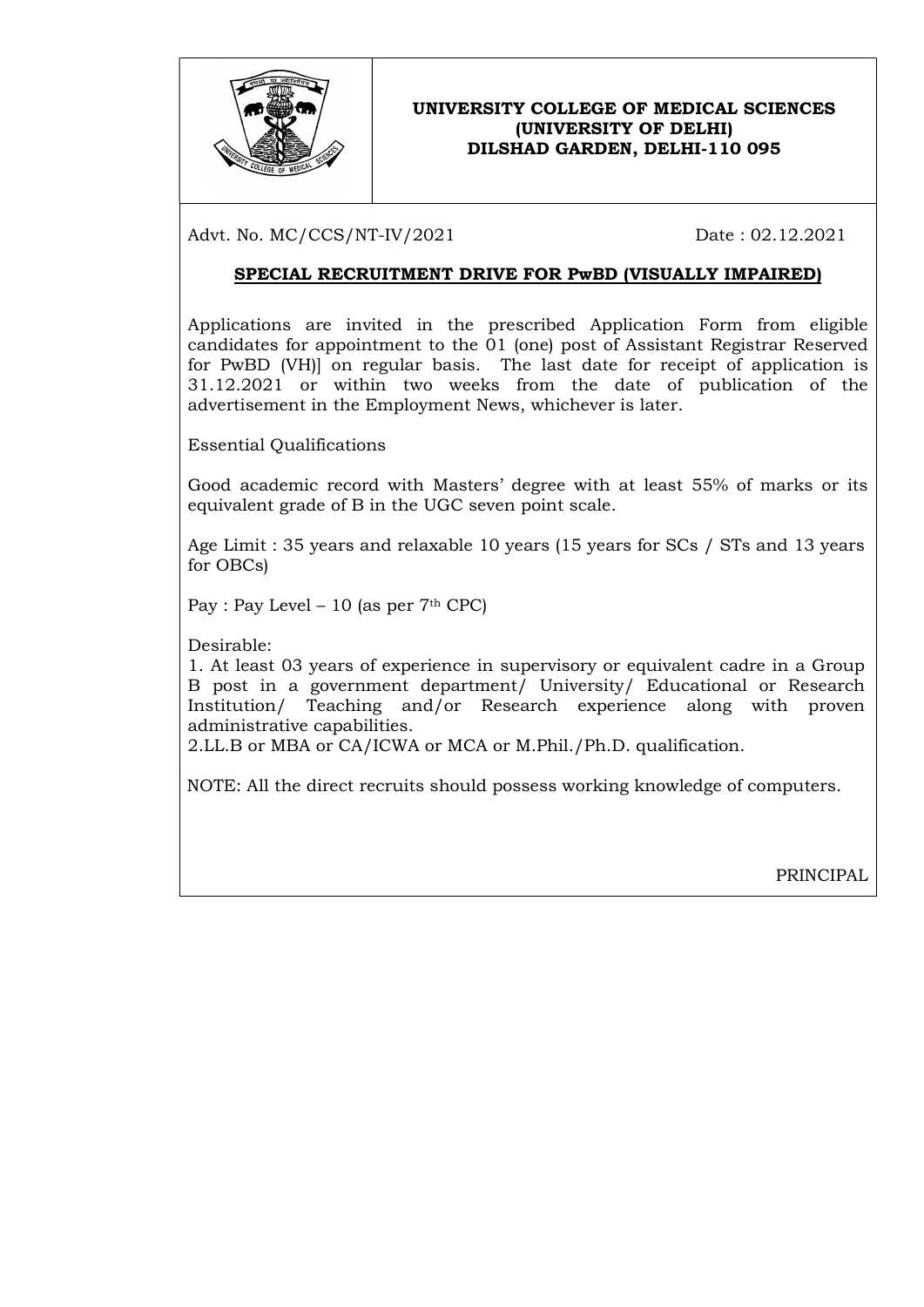

#### UNIVERSITY COLLEGE OF MEDICAL SCIENCES (UNIVERSITY OF DELHI) DILSHAD GARDEN, DELHI-110 095

# General Instructions for Applicants (Assistant Registrar)

- 1. All applicants are required to apply online in the prescribed format with complete, correct information and attachments. The applicant will be solely responsible for the authenticity of submitted information. Application form alongwith all details regarding qualifications, experience and general guidelines are available on the website of the College, www.ucms.ac.in The applicants are required to read complete details before filling up the form.
- 2. Consequent upon adoption of self-certification provisions as required by the Govt. of India, the College shall process the applications entirely on the basis of information/documents uploaded/attached with the application. In case the information/documents are found to be false/incorrect by way of omission or commission, the responsibility shall lie solely with the applicant and the applicant shall be liable for action as per law.
- 3. The applicant is required to submit the hard copy of the online submitted application along with all supporting documents (self-attested) (as per checklist Annexure-I) in a sealed envelope with inscription 'APPLICATION FOR THE POST OF ASSISTANT REGISTRAR (reserved for VH)' to the, Principal, University College of Medical Sciences, Room No. 107, (Ist Floor, College Block), Dilshad Garden, Delhi-110 095 on or before 08.01.2022 upto 1500 hrs.
- 4. The candidate or/and writer (for VI Candidates only) will have to execute an Undertaking at the Examination Centre, providing information in respect of the writer (maximum qualification, etc. before the start of the test). If any false or suppressed information is detected, the candidate/writer shall be liable to legal action as per law.
- 5. The PwBD candidate can be from any reserved category (SC/ST/OBC/EWS) or unreserved category and after the selection, he/she will be placed in the appropriate category viz. SC/ST/OBC/EWS/UR in reservation roster for adjustment against current vacancies or in future.
- 6. The upper-age limit shall also be relaxable in respect of persons who are already working on contract / daily wages / adhoc basis in the Delhi University or its Colleges to the extent of the services rendered by them. This is a one time exemption available to those who have put in at least one year of service. (The relaxation will be subject to other applicable rules and also production of relevant experience certificate from the University or the concerned College where the applicant has served)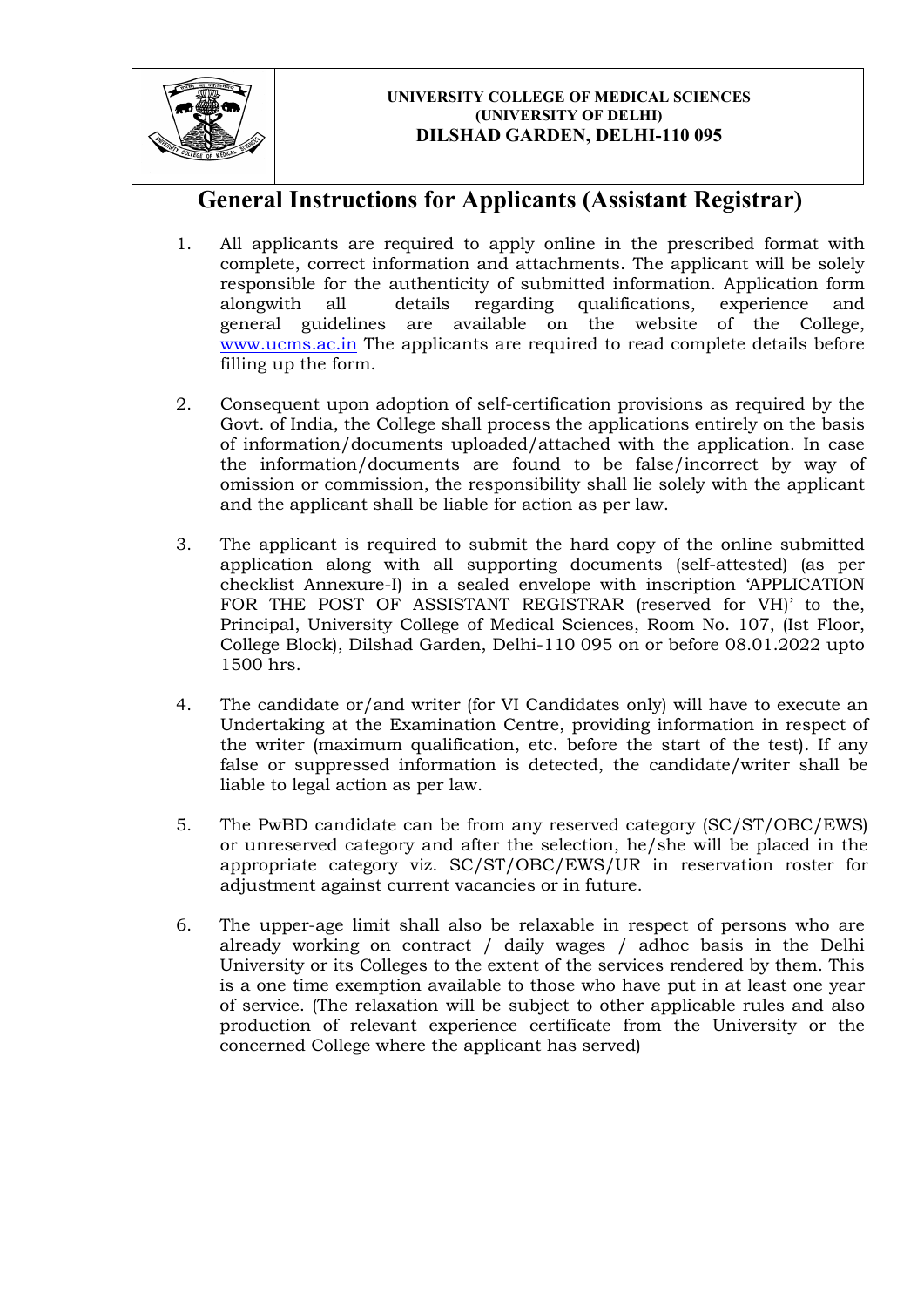- 7. The reservation for applicants from SC, ST, EWS, OBC (non-creamy layer) and Persons with Benchmark Disability (PwBD) categories will be applicable as per UGC/Central Government norms. Applicants seeking reservation benefits available for SC/ST/OBC/EWS/PwBD categories must attach the necessary certificate(s) justifying the claim of respective reservation as per Govt. of India lists/rules/norms alongwith the hard copy of application form. The certificate should be in the format prescribed by the Union Government. In case the applicant wants to claim benefits under the PwBD category, the applicant's relevant disability should not be less than 40 per cent. Proof to this effect in the form of a valid Disability Certificate must be attached alongwith the application form.
- 8. Applications which do not meet the eligibility criteria given in this advertisement and / or are incomplete in any respect shall be summarily rejected. Before applying online, applicants are advised to go through detailed notice available on the website of the College.
- 9. In order to avoid last minute rush, the applicants are advised to apply early. The College will not be responsible for any network related issue while submitting the online application. However, in case of any persistent technical issue, the applicants can mail their problem at the email id recruitment2021@ucms.ac.in
- 10. Applicants are advised to fill their complete, correct and active e-mail address in their online application form as all the correspondences including interview letters will be sent by the College through e-mail only.
- 11. The age limit, qualification and experience for the post shall be determined as on the closing date of the application i.e. 08.01.2022.
- 12. The applicants are required to submit Matriculation/10th Standard or equivalent certificate indicating date of birth issued by Central/State Board.
- 13. Applicants serving in Government/Public Sector Undertakings (including Boards/Autonomous Bodies) are required to submit 'No Objection Certificate' from the employer, at the time of interview, if not attached with the application earlier.
- 14. The College reserves the right to amend the number of posts or not to fill the post mentioned in the advertisement at its discretion without assigning any reason thereof.
- 15. The decision of the College in all matters shall be final. No correspondence, whatsoever, will be entertained in connection with the process of selection/interview.
- 16. Canvassing in any form will be treated as a disqualification.
- 17. The applicants are required to visit the website of the College regularly as any subsequent corrigendum/addendum/intimation etc. will be uploaded on the website of the College only.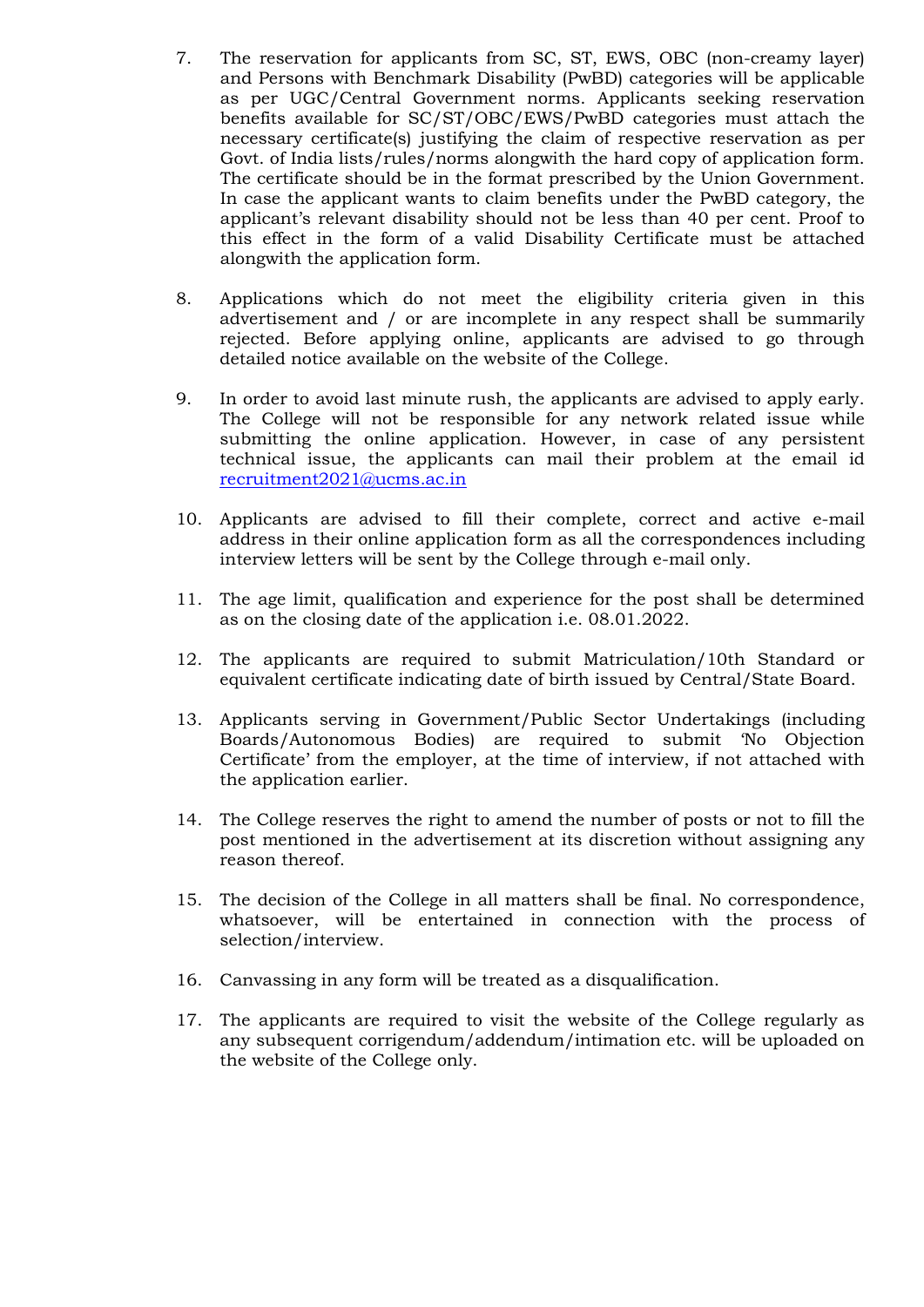- 18. The College will verify the antecedents of the applicant at the time of appointment or anytime during the tenure of the service. In case, it is found that the documents/information submitted by the candidate are false or the candidate has suppressed relevant information, the services of the candidate shall be terminated without prejudice to any other action initiated by the College.
- 19. In case of the any inadvertent mistake in the process of selection, which may be detected at any stage even after the issuance of offer letter, the College reserves right to modify/withdraw/cancel any communication made to the applicants.
- 20. In case of any dispute/ambiguity that may occur in the process of selection, the decision of the College shall be final. Applicants are advised to satisfy themselves before applying that they possess the essential qualifications laid down in the advertisement.
- 21. Any dispute regarding the recruitment will fall under the jurisdiction of Delhi.
- 22. The applicant(s) who are not able to fill the form online due to any medical issue, can apply offline in the prescribed application form available on the College website. The applicant is required to submit, the duly filled application form alongwith all certificates latest by the last date of receipt of application form.

\*\*\*\*\*\*\*\*\*